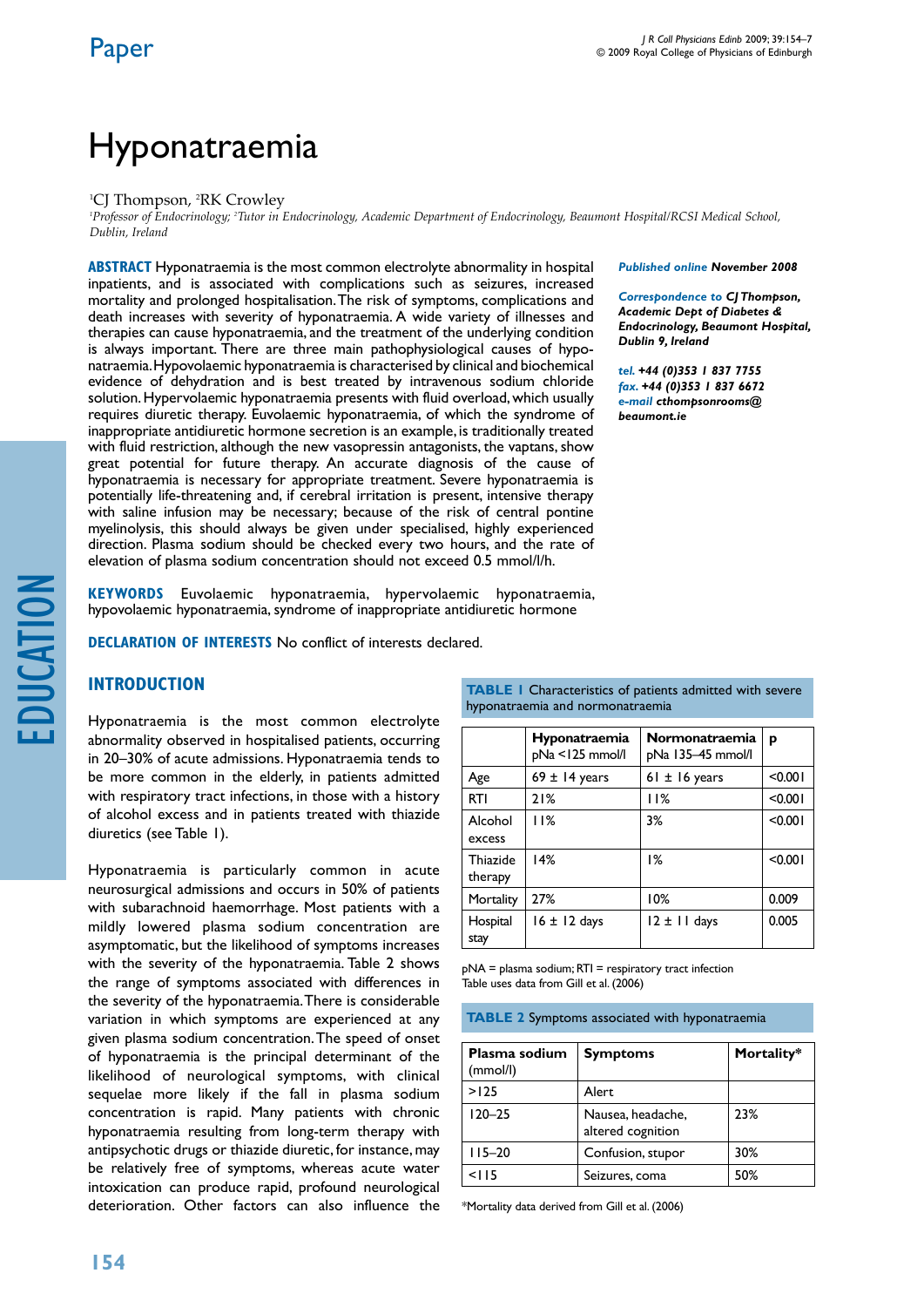|                      | <b>Clinical characteristics</b>                                                   | Causes                                                 |                                              |
|----------------------|-----------------------------------------------------------------------------------|--------------------------------------------------------|----------------------------------------------|
|                      |                                                                                   | Urine sodium <30 mmol/l                                | Urine sodium > 30 mmol/l                     |
| <b>Hypovolaemic</b>  | Tachycardia, postural hypotension, dry<br>skin, reduced skin turgor, raised blood | Vomiting<br>Diarrhoea                                  | <b>Diuretics</b><br>Addison's disease        |
|                      | urea, raised plasma renin                                                         | <b>Burns</b><br>Heat exposure (sweating)               | <b>CSWS</b><br>Salt-losing nephropathy       |
| <b>Euvolaemic</b>    | Blood urea normal or slightly reduced                                             | Hypothyroid<br>Any cause + hypotonic fluid             | <b>SIADH</b><br><b>ACTH</b> deficiency       |
| <b>Hypervolaemia</b> | Peripheral, sacral, pulmonary oedema<br>Ascites<br>Raised JVP or CVP              | Nephrotic syndrome<br>Cardiac failure<br>Liver failure | Renal failure<br>Cardiac failure + diuretics |

#### **TABLE 3** Clinical approach to the diagnosis of hyponatraemia

CSWS = cerebral salt-wasting syndrome; SIADH = syndrome of inappropriate antidiuretic hormone;

ACTH = adrenocorticotrophic hormone; JVP = jugular venous pressure; CVP = central venous pressure

impact of hyponatraemia, with co-existing hypoxia, hypercapnia, acidosis, or intracranial lesions making symptoms more likely. Neurosurgical conditions are particularly likely to be symptomatic, with the combination of the neurological insult, hyponatraemia, raised intracranial pressure and surgical intervention.

Hyponatraemia is also associated with significant morbidity and mortality. Gill and colleagues reported a three-fold increase in mortality in patients admitted to a general hospital with a plasma sodium of <125 mmol/l, compared with normonatraemic controls, and the mortality increased with severity of hyponatraemia. Other studies have shown mortality increased up to 60-fold in patients admitted with plasma sodium concentrations <120 mmol/l. These figures reflect the poor prognosis for conditions associated with hyponatraemia and the hazards of inappropriate interventions, as well as emphasise the fact that hyponatraemia is a powerful predictor of mortality and a consistent marker for a prolonged hospital stay.

#### **Investigation of hyponatraemia**

There are a wide variety of conditions that produce symptomatic hyponatraemia in clinical practice and treatment depends on accurate identification of the precipitating pathology. Incorrect diagnosis can lead to erroneous and possibly dangerous therapy. A list of causes of hyponatraemia is shown in Table 3. There are a number of algorithms for the diagnostic approach to hyponatraemia and they all have merit and adherents, but the approach summarised in Table 3 is one that we have found to be practical and easy to use for general physicians and non-consultant hospital doctors, as well as endocrinologists.

The key diagnostic step is to assess the blood volume status of the patient both clinically and biochemically. Although this may sometimes be difficult, a reasonable estimation can be made with simple bedside parameters, and measurement of blood urea; measurement of central

venous pressure is very useful if available. The next step is to see whether sodium is being conserved or lost by the kidneys, and the urine sodium is valuable. A spot urine sodium is less accurate than a timed collection, but the latter is less practical, as a diagnosis is required immediately, and treatment such as diuretic therapy or intravenous fluids can alter the urine sodium concentration. The urine sodium cut-offs in Table 3 do have some diagnostic latitude, but they are good guidelines upon which to make a diagnosis.

The most common error in clinical practice is to ascribe every case of hyponatraemia to be secondary to syndrome of inappropriate antidiuretic hormone (SIADH). It is important to stress that there are a number of minimum criteria that must be met before the diagnosis of SIADH is made. These are summarised in Table 4. It is important to note that any urine osmolality greater than 100 mOsm/kg in the presence of hyponatraemia indicates inappropriate urine concentration; it is not necessary, as some textbooks claim, for the urine osmolality to exceed the plasma osmolality in order to diagnose SIADH. Although physiological studies show that plasma volume is slightly expanded in SIADH, this is not clinically obvious, and convention dictates that SIADH is included in the category of euvolaemic hyponatraemia.

| <b>TABLE 4</b> Essential criteria for the diagnosis of SIADH |  |  |
|--------------------------------------------------------------|--|--|
| Plasma sodium <135 mmol/l                                    |  |  |
| Urine osmolality $>100$ mOsm/kg                              |  |  |
| Urine sodium > 30 mmol/l                                     |  |  |
| Patient clinically euvolaemic                                |  |  |
| Exclusion of glucocorticoid deficiency                       |  |  |
| Hyponatraemia                                                |  |  |
| Normal salt intake                                           |  |  |

The exclusion of glucocorticoid deficiency is important. Addison's disease, which is characterised by deficiency of both cortisol and aldosterone and which manifests as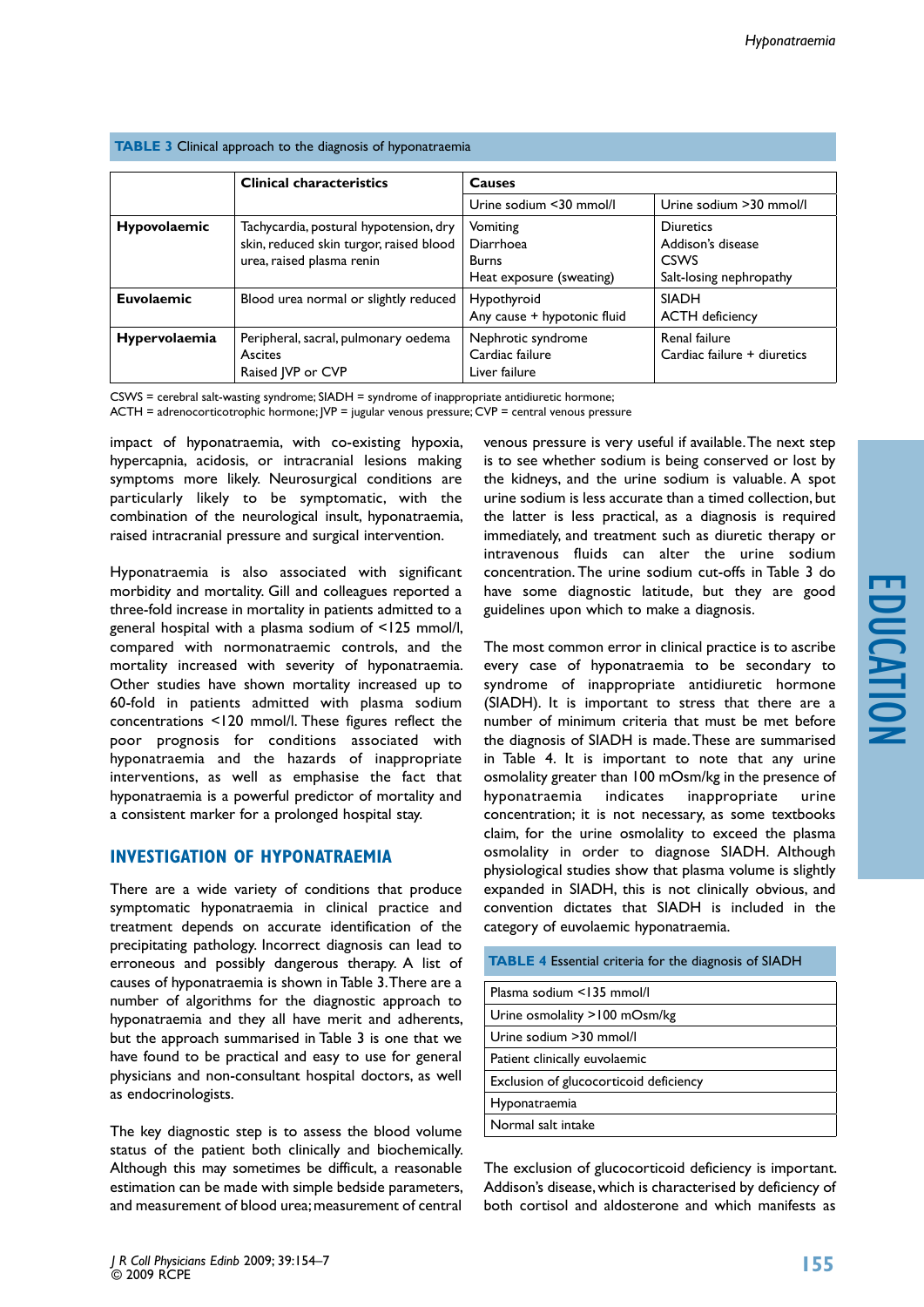| <b>Tumours</b>               | Lung, pancreas, ureter, stomach, testis                                                                                                                                                           |
|------------------------------|---------------------------------------------------------------------------------------------------------------------------------------------------------------------------------------------------|
| Pulmonary                    | Pneumonia, abscess, empyema, suppurative<br>lung disease, positive pressure ventilation,<br>fibrosis, tuberculosis                                                                                |
| Central<br>nervous<br>system | Tumours, abscess, meningitis, encephalitis,<br>(subarachnoid, subdural or intracranial)<br>haemorrhage, traumatic brain injury, cranial<br>surgery or hypophysectomy, demyelination               |
| Drugs                        | Selective serotonin reuptake inhibitors<br>(SSRIs), phenothiazines, haloperidol,<br>tricyclic antidepressants, chlorpropamide,<br>methylenedioxymethamphetamine (MDMA;<br>'ecstasy'), vincristine |
| <b>Miscellaneous</b>         | HIV disease, idiopathic                                                                                                                                                                           |

#### **table 5** Causes of SIADH

hypovolaemic hyponatraemia with hyperkalaemia, is unlikely to be confused with SIADH. Isolated cortisol deficiency due to failure to secrete adrenocorticotropic hormone (ACTH), owing to hypothalamo-pituitary disease, however, presents with an identical biochemical profile to classical SIADH. It is easy to miss glucocorticoid deficiency, unless it is specifically tested for in hyponatraemia. Pituitary disease may present with biochemical SIADH in a patient with clinical signs of hypogonadism, and ACTH deficiency should be strongly suspected in any patient with intracranial disease, such as traumatic brain injury or subarachnoid haemorrhage, who presents with 'SIADH'. Up to 10% of cases of 'idiopathic SIADH' are estimated to be secondary to glucocorticoid deficiency, which emphasises the need to include a synacthen test as part of the routine battery of investigations of euvolaemic hyponatraemia. A full list of causes of SIADH is shown in Table 5.

The investigation of possible SIADH should include urea and electrolytes, plasma and urine osmolality, urine sodium concentration, assessment of blood volume, thyroid function tests and short synacthen testing for glucocorticoid reserve. If the onset of hyponatraemia is rapid and coincides with a brain insult, it is important to remember that there may be a normal cortisol response to synacthen, if there has not been time for adrenal atrophy to follow pituitary failure. A careful assessment of baseline cortisol in the context of acute illness may suggest ACTH deficiency, although tests of the integrity of the entire hypothalamo–pituitary–adrenal axis, such as the insulin tolerance test or glucagon test may be indicated. Plasma vasopressin concentrations are elevated in more than 90% of cases of hyponatraemia, irrespective of aetiology. The assay for vasopressin is available in only a few centres and results can take several weeks to be returned. Therefore, the measurement of vasopressin is rarely valuable in the investigation of hyponatraemia.

If a diagnosis of SIADH is established, a careful drug history, including the period prior to hospital admission,

may reveal an underlying pharmacological cause. Weight loss may suggest underlying malignancy and the need for thoracic and abdominal scanning, and brain imaging is indicated to exclude intracranial pathology.

## **Management of hyponatraemia**

The management of hyponatraemia depends entirely on the underlying diagnosis.

#### *Hypovolaemic hyponatraemia*

Restoration of blood volume with intravenous saline is the key issue. It is important to discontinue diuretic therapy where relevant. The treatment of the underlying illness – corticosteroid therapy in Addison's disease, for instance – is also important.

#### *Euvolaemic hyponatraemia*

First-line treatment remains fluid restriction, but it is essential to exclude volume depletion before this therapy is instituted. To be effective, fluid restriction needs to be set at 800–1,200 ml/24 hours and not all patients are able to maintain this, particularly once they are discharged from hospital. Demeclocycline, which renders the renal tubules resistant to the antidiuretic action of vasopressin, is the traditional second-line treatment. It is sometimes slow to act and has a number of side effects, including photosensitive rashes. Occasionally, patients can develop marked polyuria with hypernatraemic dehydration, so patients must be monitored closely. In cases of diagnostic doubt, it is worthwhile trying a clinical trial of intravenous normal saline, which has been reported to be effective in 50% of cases of SIADH, though the suspicion remains that some of these patients had undiagnosed hypovolaemic hyponatraemia. The new vasopressin antagonists, or vaptans, have been extensively investigated and found to be safe and effective agents that promote steady, sustained aquaresis and elevation in plasma sodium concentrations. They promise to become first-line therapy in the future but are currently only available, as intravenous therapy, in the USA.

#### *Hypervolaemic hyponatraemia*

Fluid overload is treated with diuretics, together with therapy directed to the underlying condition that precipitated hyponatraemia. The vaptans have been extensively investigated in the treatment of hypervolaemic hyponatraemia, particularly in congestive cardiac failure, and offer promise in promoting clinically important aquaresis and the restoration of plasma sodium concentrations towards normal.

#### *Central pontine myelinolysis*

A rapid elevation of plasma sodium concentration in patients with chronic hyponatraemia can lead to the catastrophic condition of central pontine myelinolysis, which is characterised by coma/confusion, quadriplegia and cranial nerve defects. However, in cases where cranial irritation, due to hyponatraemic coma or seizures,